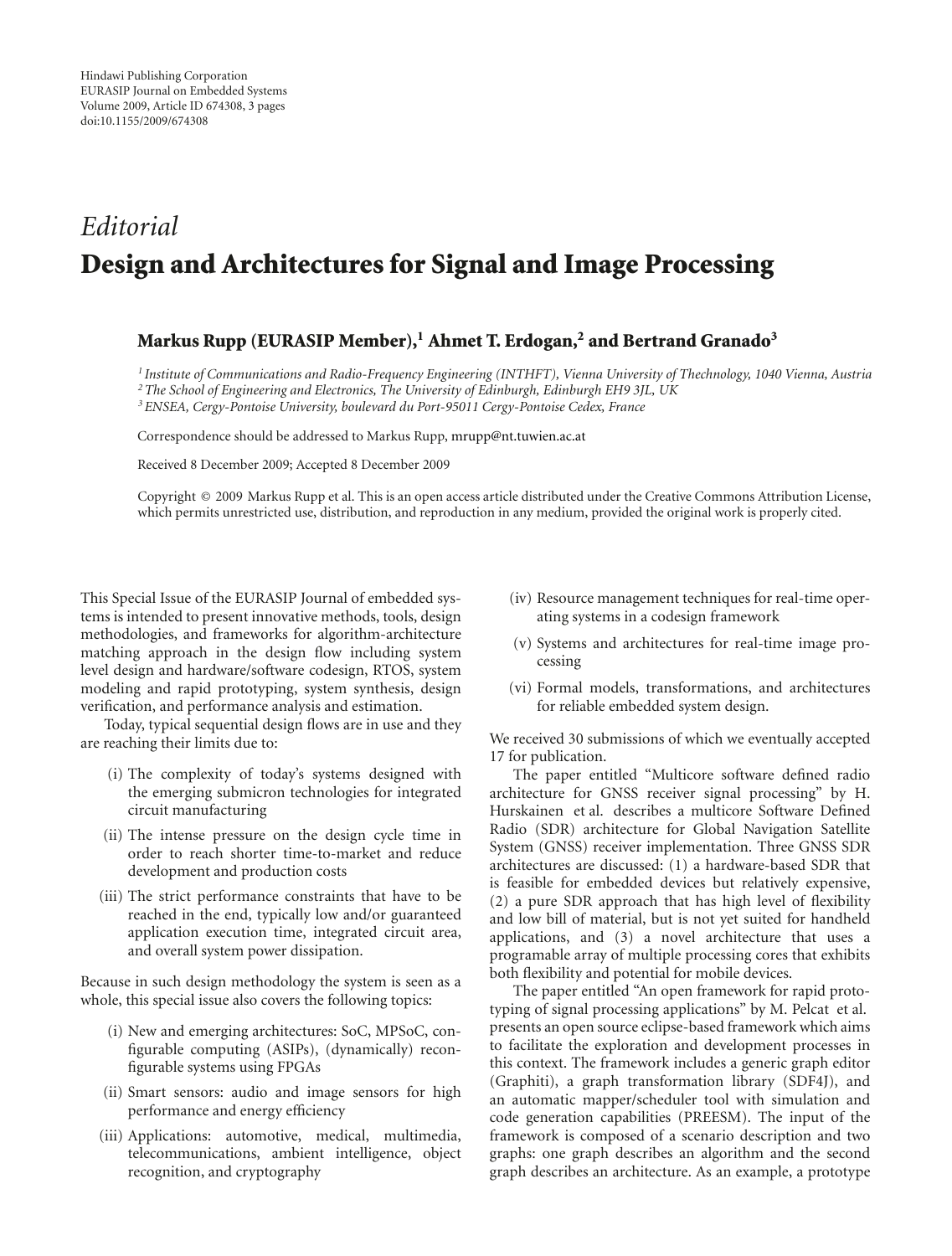for 3GPP long-term evolution (LTE) algorithm on a multicore digital signal processor is built, illustrating both the features and the capabilities of this framework.

The paper entitled "Run-time HW/SW scheduling of data flow applications on reconfigurable architectures" by F. Ghaffari et al. presents an efficient dynamic and run-time Hardware/Software scheduling approach. This scheduling heuristic consists in mapping on line the different tasks of a highly dynamic application in such a way that the total execution time is minimized. On several image processing applications, the scheduling method is applied. The presented experiments include simulation and synthesis results on a Virtex V-based platform. These results show a better performance against existing methods.

The paper entitled "Techniques and architectures for hazard-free semiparallel decoding of LDPC codes" by M. Rovini et al. describes three different techniques to properly reschedule the decoding updates, based on the careful insertion of "idle" cycles, to prevent the hazards of the pipeline mechanism in LDPC decoding. Along these different semiparallel architectures of a layered LDPC decoder suitable for use with such techniques are analyzed. Taking the LDPC codes for the wireless local area network (IEEE 802.11n) as a case study, a detailed analysis of the performance attained with the proposed techniques and architectures is reported, and results of the logic synthesis on a 65 nm low-power CMOS technology are shown.

The paper entitled "OLLAF: a fine grained dynamically reconfigurable architecture for OS support" by S. Garcia and B. Granado presents OLLAF, a fine grained dynamically reconfigurable architecture (FGDRA), specially designed to efficiently support an OS. The studies presented here show the contribution of this architecture in terms of hardware context management, preemption support, as well as the gain that can be obtained, by using OLLAF instead of a classical FPGA, in terms of context management and preemption overhead.

The paper entitled "Trade-off exploration for target tracking application in a customized multiprocessor architecture" by J. Khan et al. presents the design of an FPGAbased multiprocessor-system-on-chip (MPSoC) architecture optimized for multiple target tracking (MTT) in automotive applications. The paper explains how the MTT application is designed and profiled to partition it among different processors. It also explains how different optimizations were applied to customize the individual processor cores to their assigned tasks and to assess their impact on performance and FPGA resource utilization, resulting in a complete MTT application running on an optimized MPSoC architecture that fits in a contemporary medium-sized FPGA and that meets the real-time constraints of the given application.

The paper entitled "A prototyping virtual socket systemon-platform architecture with a novel ACQPPS motion estimator for H.264 video encoding applications" by Y. Qiu and W. M. Badawy presents a novel adaptive crossed quarter polar pattern search (ACQPPS) algorithm that is proposed to realize an enhanced inter prediction for H.264. Moreover, an efficient prototyping system-on-platform architecture is also presented, which can be utilized for a realization of H.264 baseline profile encoder with the support of integrated ACQPPS motion estimator and related video IP accelerators. The implementation results show that ACQPPS motion estimator can achieve very high estimated image quality comparable to that from the full search method, in terms of peak signal-to-noise ratio (PSNR), while keeping the complexity at an extremely low level.

The paper entitled "FPSoC-based architecture for a fast motion estimation algorithm in H.264/AVC" by O. Ndili and T. Ogunfunmi presents an architecture based on a modified hybrid fast motion estimation (FME) algorithm. Presented results show that the modified hybrid FME algorithm outperforms previous state-of-the-art FME algorithms, while its losses, when compared with FSME (full search motion estimation), in terms of PSNR performance and computation time are insignificant.

The paper entitled "FPGA accelerator for waveletbased automated global image registration" by B. Li et al. presents an architecture for wavelet-based automated global image registration (WAGIR) that is fundamental for most remote sensing image processing algorithms, and extremely computation intensive. They propose a block wavelet-based automated global image registration (BWAGIR) architecture based on a block resampling scheme. The architecture with 1 processing unit outperforms the CL cluster system with 1 node by at least 7.4X, and the MPM massively parallel machine with 1 node by at least 3.4X. And the BWAGIR with 5 units achieves a speedup of about 3X against the CL with 16 nodes, and a comparable speed with the MPM with 30 nodes.

The paper entitled "A system for an accurate 3D reconstruction in video endoscopy capsule" by A. Kolar et al. presents the hardware and software development of a wireless multispectral vision sensor which allows transmitting a 3D reconstruction of a scene in real time. The paper also presents a method to acquire the images at a 25 frames/s video rate with a discrimination between the texture and the projected pattern. This method uses an energetic approach, a pulsed projector, and an original 64 *×* 64 CMOS image sensor with programable integration time. Multiple images are taken with different integration times to obtain an image of the pattern which is more energetic than the background texture. Also presented is a 3D reconstruction processing that allows a precise and real-time reconstruction. This processing which is specifically designed for an integrated sensor and its integration in an FPGA-like device has a low power consumption compatible with a VCE examination. The paper presents experimental results with the realization of a large-scale demonstrator using an SOPC prototyping board.

The paper entitled "Performance evaluation of UML2 modeled embedded streaming applications with system-level simulation" by T. Arpinen et al. presents an efficient method to capture abstract performance model of a streaming data real-time embedded system (RTES). This method uses an MDA (model driven architecture) approach. The goal of the performance modeling and simulation is to achieve early estimates on PE, memory, and on-chip network utilization, task response times, among other information that is used